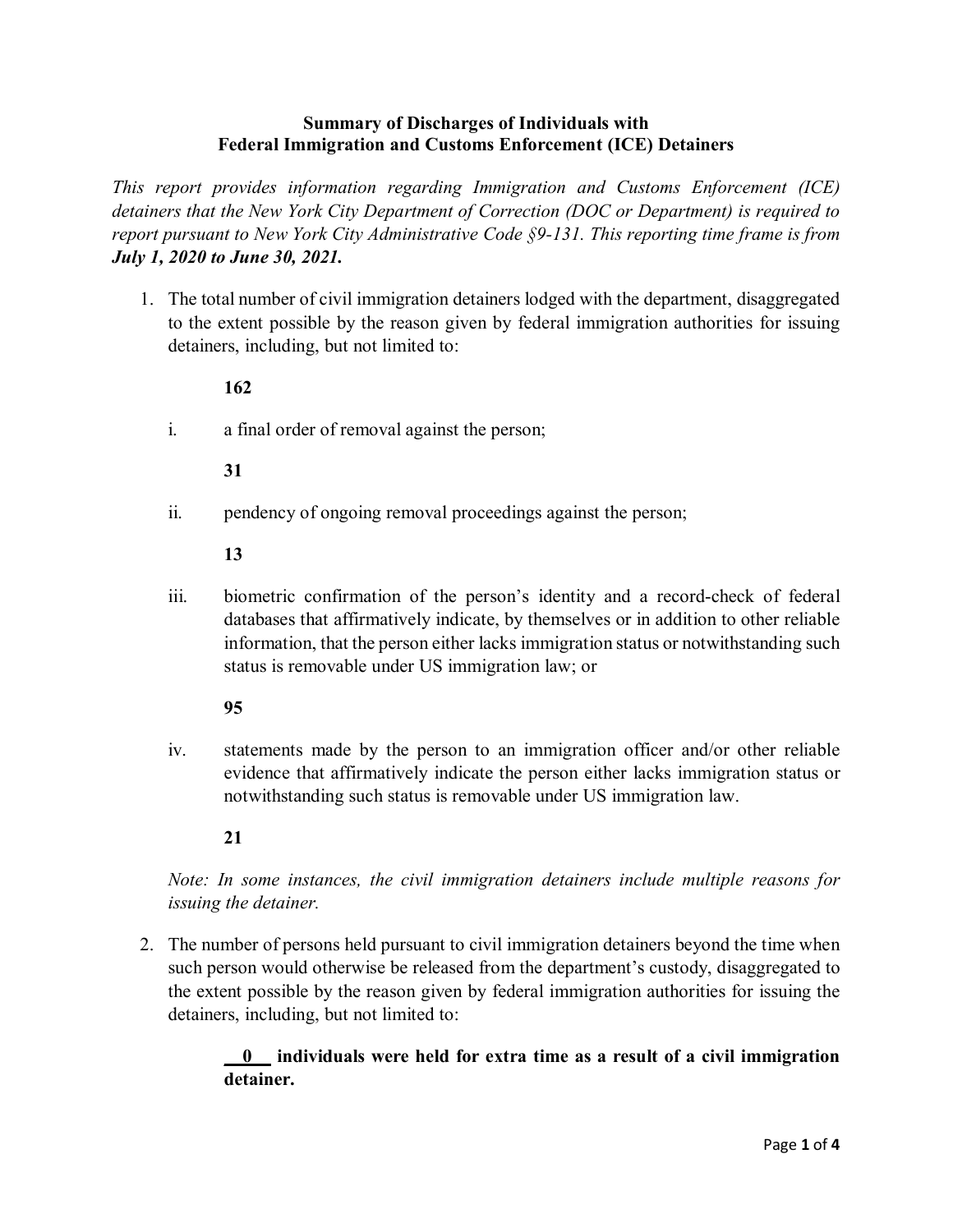- i. a final order of removal against the person;
	- **0**
- ii. pendency of ongoing removal proceedings against the person;
	- **0**
- iii. biometric confirmation of the person's identity and a record-check of federal databases that affirmatively indicate, by themselves or in addition to other reliable information, that the person either lacks immigration status or notwithstanding such status is removable under US immigration law; or
	- **0**
- iv. statements made by the person to an immigration officer and/or other reliable evidence that affirmatively indicate the person either lacks immigration status or notwithstanding such status is removable under US immigration law.
	- **0**
- 3. The number of persons transferred to the custody of federal immigration authorities pursuant to civil immigration detainers

## **DOC transferred \_\_11 individual(s) to federal immigration authorities.**

*DOC policy is to cooperate in transferring custody to ICE, without additional detention, if ICE requests an individuals who is "a person convicted of a violent or serious crime or identified as a possible match in the terrorist screening database," New York City Administrative Code §9131(h)(1)(i), and the request is supported by specified documentation of probable cause.*

4. The number of persons transferred to the custody of federal immigration authorities pursuant to civil immigration detainers who had at least one conviction for a violent or serious crime

## **See Question #3**

5. The number of persons transferred to the custody of federal immigration authorities pursuant to civil immigration detainers who had no convictions for a violent or serious crime and were identified as possible matches in the terrorist screening database.

**0**

6. The amount of state criminal alien assistance funding requested and received from the federal government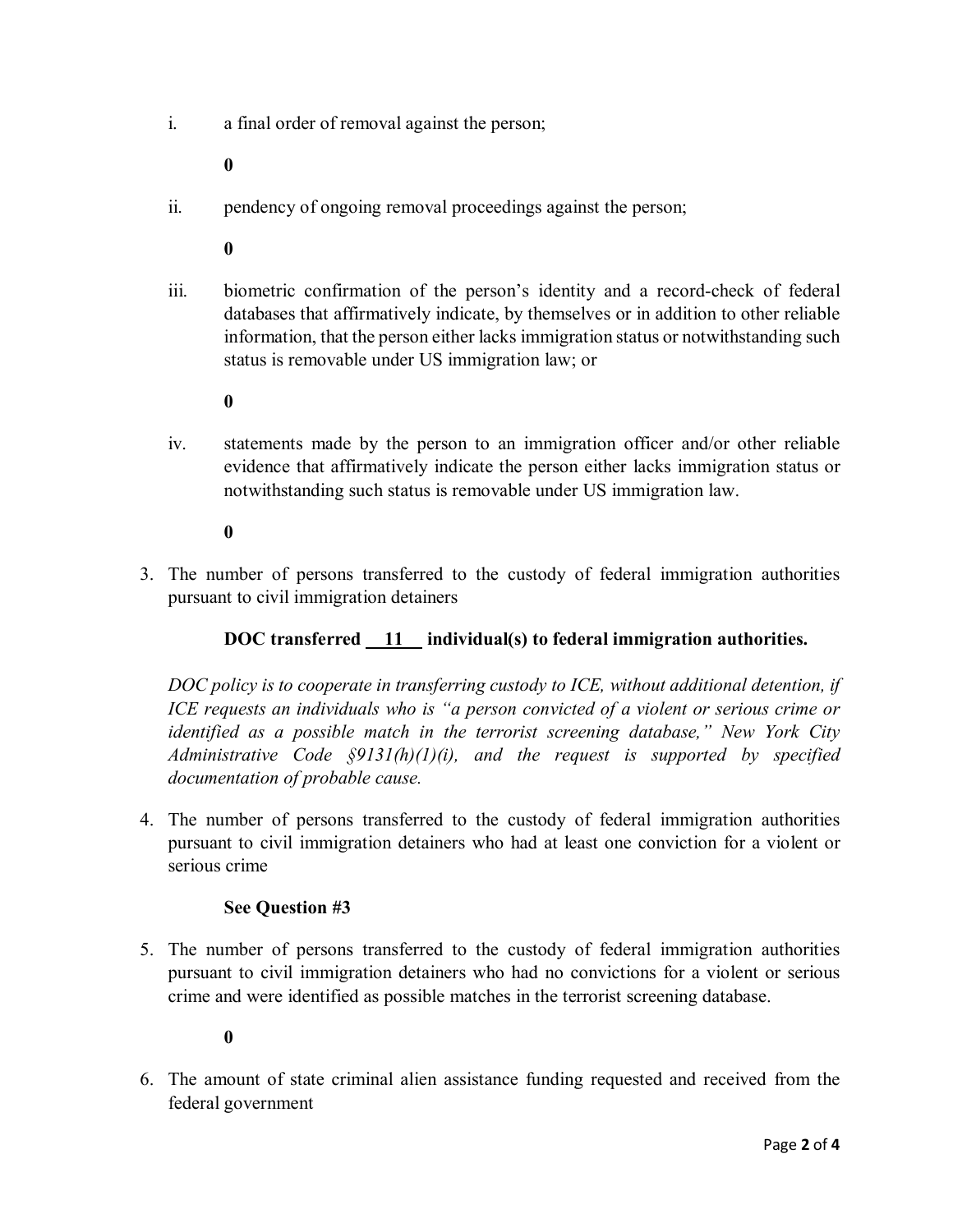7. The number of persons for whom civil immigration detainers were not honored pursuant to subdivision b of this section

# **147 individuals' civil immigration detainers were not honored.**

*Note: A detainer received during a reporting period may not be reviewed by DOC during that same reporting period in every instance. For example, individuals for whom detainers are received during this reporting period may remain in DOC custody on their state law charges as of the date of this report.* 

- 8. The number of persons held pursuant to civil immigration detainers beyond the time when such persons would otherwise have been released from the department's custody who were not transferred to the custody of federal immigration authorities either because of the expiration of the forty-eight hour hold period provided in 8 C.F.R. § 287.7 or because federal immigration authorities disavowed an intention to assume custody.
	- **0**
- 9. The number of requests from federal immigration authorities concerning a person's incarceration status, release dates, court appearance dates, or any other information related to such person in the department's custody, and the number of responses honoring such requests by the department, disaggregated by:
	- i. the number of responses to federal immigration authorities concerning a person with no convictions for a violent or serious crime, disaggregated by the number of such responses that included incarceration status, release dates, court appearance dates, or other types of information, and whether the department facilitated the transfer of such persons to the custody of federal immigration authorities;
		- **0**
	- ii. the number of responses to federal immigration authorities concerning a person with at least one conviction for a violent or serious crime, disaggregated by the number of such responses that included incarceration status, release dates, court appearance dates, or other types of information, and whether the department facilitated the transfer of such persons to the custody of federal immigration authorities; and
		- **0**
	- iii. the number of responses to federal immigration authorities concerning a person with no convictions for a violent or serious crime who was identified as a possible match in the terrorist screening database, disaggregated by the number of such